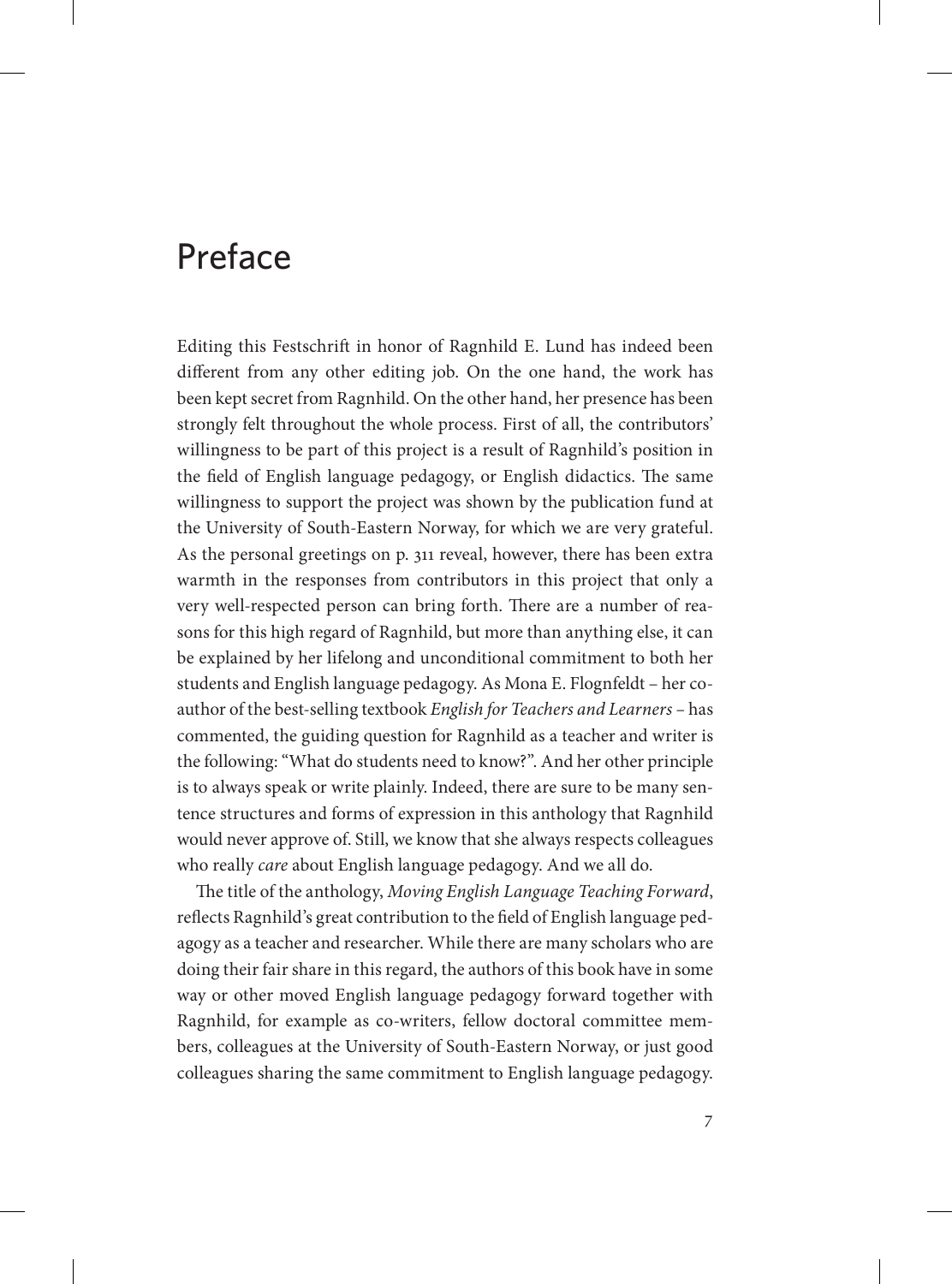Ragnhild's international network is also evident in this anthology. Most notably, she is an original member of the Cultnet group, being one of the teachers and researchers who were invited by Michael Byram to come to Durham, England to meet for the first time in 1997. Byram, or Mike – as he would be called by Ragnhild and other Cultnet members, is arguably the most influential theorist of intercultural competence development and language pedagogy in the world, and he has helped shape policies on teaching and learning languages all over Europe. In chapter 1 of this anthology, he writes about the first meeting of the Cultnet group in 1997 and charts some of the changes that have happened in "the cultural dimension" of language teaching since then. The chapter winds up with reflections made by original members of the Cultnet group, including Ragnhild herself – who of course had no idea she was contributing to her own Festschrift.

The other chapters in the anthology have been written by scholars affiliated with universities and university colleges in Norway. In chapter 2, Janice Bland writes about opportunities for deep reading to achieve in-depth learning. In chapter 3, Cecilie Waallann Brown and Jena Habegger-Conti present an argument for the relevance of using photographs for intercultural learning in English Foreign Language (EFL) classrooms. In Chapter 4, Tony Burner and Christian Carlsen report on findings from a European ERASMUS-funded project, OpenEYE (Open Education for Young Europeans through History, Art and Cultural Learning). In chapter 5, Magne Dypedahl presents a four-week intervention study that explores the systematic use and analysis of intercultural encounters in the English classroom. In chapter 6, Mona E. Flognfeldt discusses language-pedagogical theories and recent ELF research with a view to framing useful steps in a post-deficiency approach to English language education. In chapter 7, Sissil Lea Heggernes discusses in what ways recent international developments around the notion of interculturality might enrich English language teaching (ELT) in Norway. In chapter 8, Hild Elisabeth Hoff explores the affordances of literature as an educational medium in the School of the Future. In chapter 9, Sara Barosen Liverød examines the relationship between gamers' and nongamers' self-efficacy when using English while playing video games at